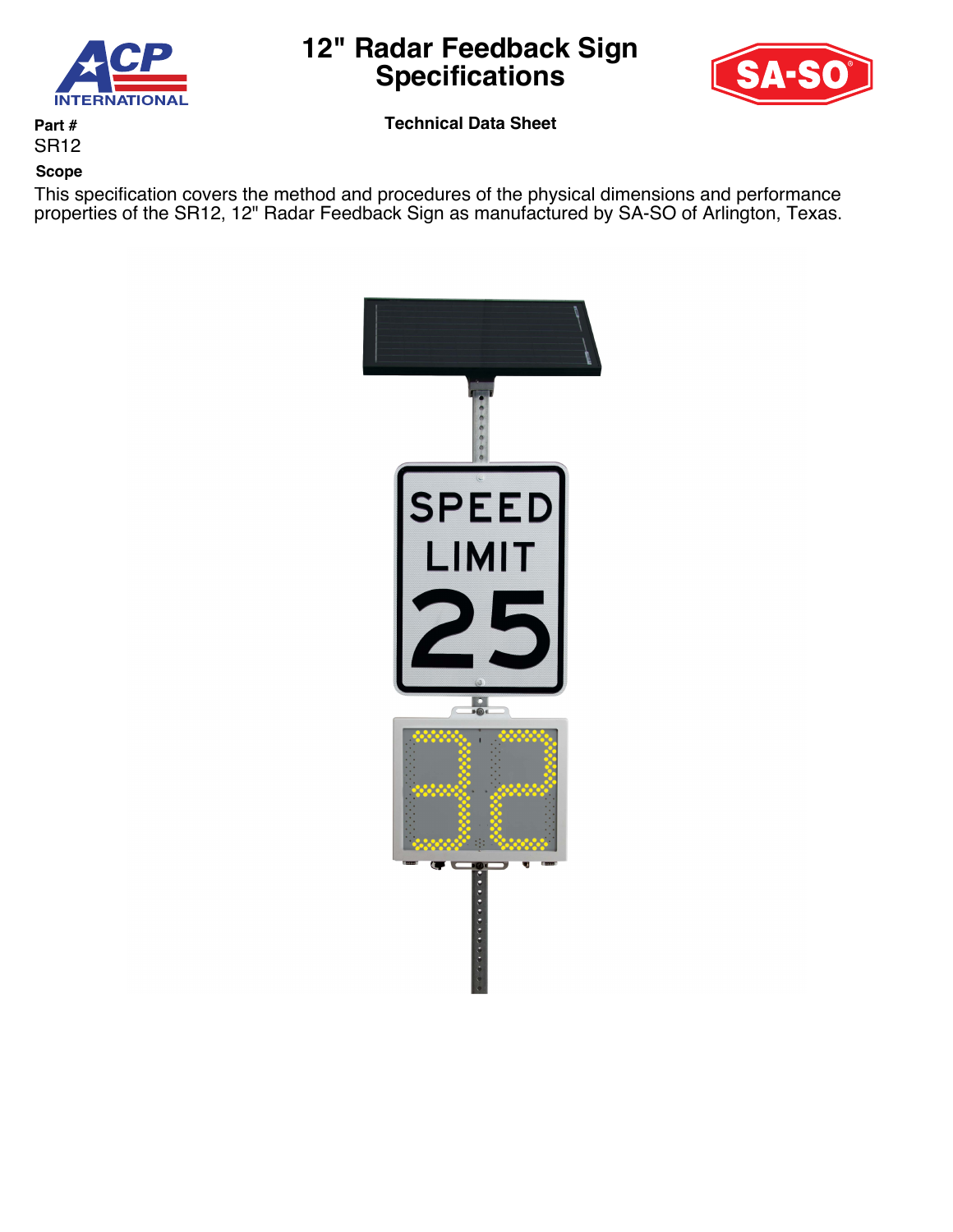

#### **Technical Description, Design, and Material**

#### **Technical Description:**

The AR12 Solar Powered Radar Feedback Sign is a single housing that contains radar detection, LED speed display, and electronics, powered by a 12v Lithium Ion Battery contained in the housing, and a 30 watt Solar Panel, separate from the housing.

## **General Design and Operation:**

The SR12 Solar powered radar sign will detect and display speeds up to 99 mph. However, the 12" letter height is intended for speed limits under 45 mph. For speed limits over 45 mph, the MUTCD requirement is the SR18, which has an 18" letter height.

Standard mounting of the SR12 is on a 1.75" or 2" Square post or a 2.375" Round Post. Typical length of Post: 12'.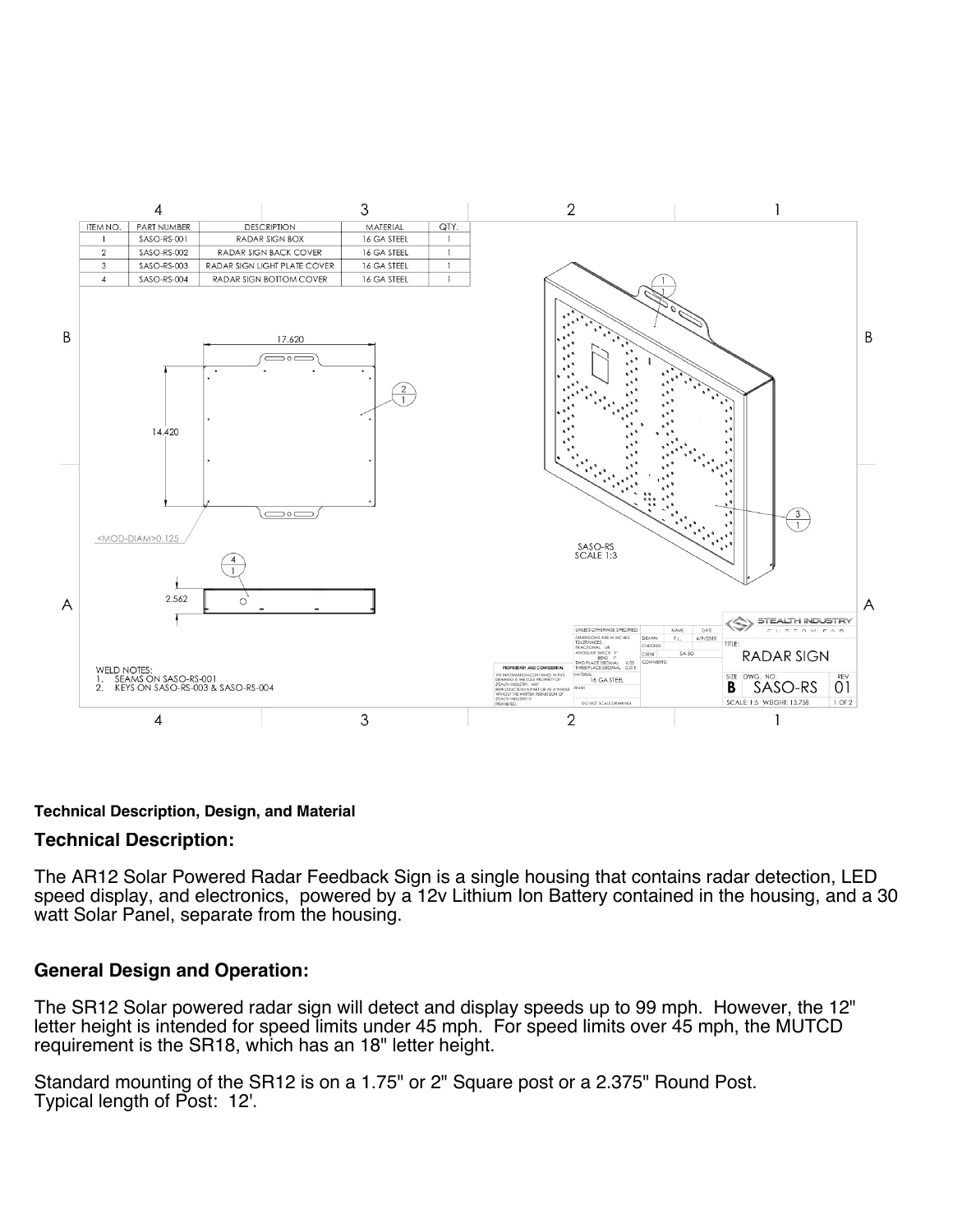## **References:**

**Federal Highway Administration:** "MUTCD 2009 Edition, Dated December 2009 (PDF) - FHWA MUTCD." Manual on Uniform Traffic Control Devices (MUTCD) - FHWA. N.p., n.d. Web. 29 Jan. 2015.

**Federal Communication Commission:** This equipment has been tested and found to comply with the limits for a Class B digital device, pursuant to Part 15 of the FCC rules. These limits are designed to provide reasonable protection against harmful interference in a residential installation. This equipment generates, uses and can radiate radio frequency energy and, if not installed and used in accordance with the instructions, may cause harmful interference to radio communications. However, there is no guarantee that the interference will not occur in a particular installation.

## **Regarding the Buy America Act and the American Iron and Steel (AIS) requirements:**

This product is manufactured locally in the USA. Regarding steel content, this product is made primarily of components other than steel. The total steel content falls under the De Minimus waiver of the AIS requirements.

#### **Dimensions**

## **Radar Specifications:**

The SR12 utilizes a 100 meter radar device.

Power Consumption: 5.25 mA Typical 33 mA Max Operating Temperature: -40C to 85C<br>Transmit Frequency: 24 GHz Transmit Frequency: Default Unit Setting: mph Speed Resolution: 1 mph.

#### **Mechanical Properties**

## **Enclosure with LED Display**

Size: See attached drawing LED Display: 7 segment LED, with 38 LED's per segment. Character Size: 12 inches Display Range: Up to 99 mph. Speed Resolution: 1 mph. Housing Material: Polyester Powder Coated 16 gauge Steel Housing Color: White Environmental Operating temperature: -40º C to +85º C

MIL-STD-810F Moisture Resistant MIL-STD-833 Mechanical Vibration

All electronics are located in the display enclosure.

## **Solar Panel Properties:**

Monocrystalline 30W Panel Maximum Power: 30W Optimum Operating Voltage (Vmp): 17.5V Optimum Operating Current (Imp): 1.71A Weight: 6.2 lbs. Maximum System Voltage: 600V DC (UL) Open-Circuit Voltage (Voc): 21.6V Short-Circuit Current (Isc): 1.85A Dimensions: 13.5 X 23.8 X 1.0 In